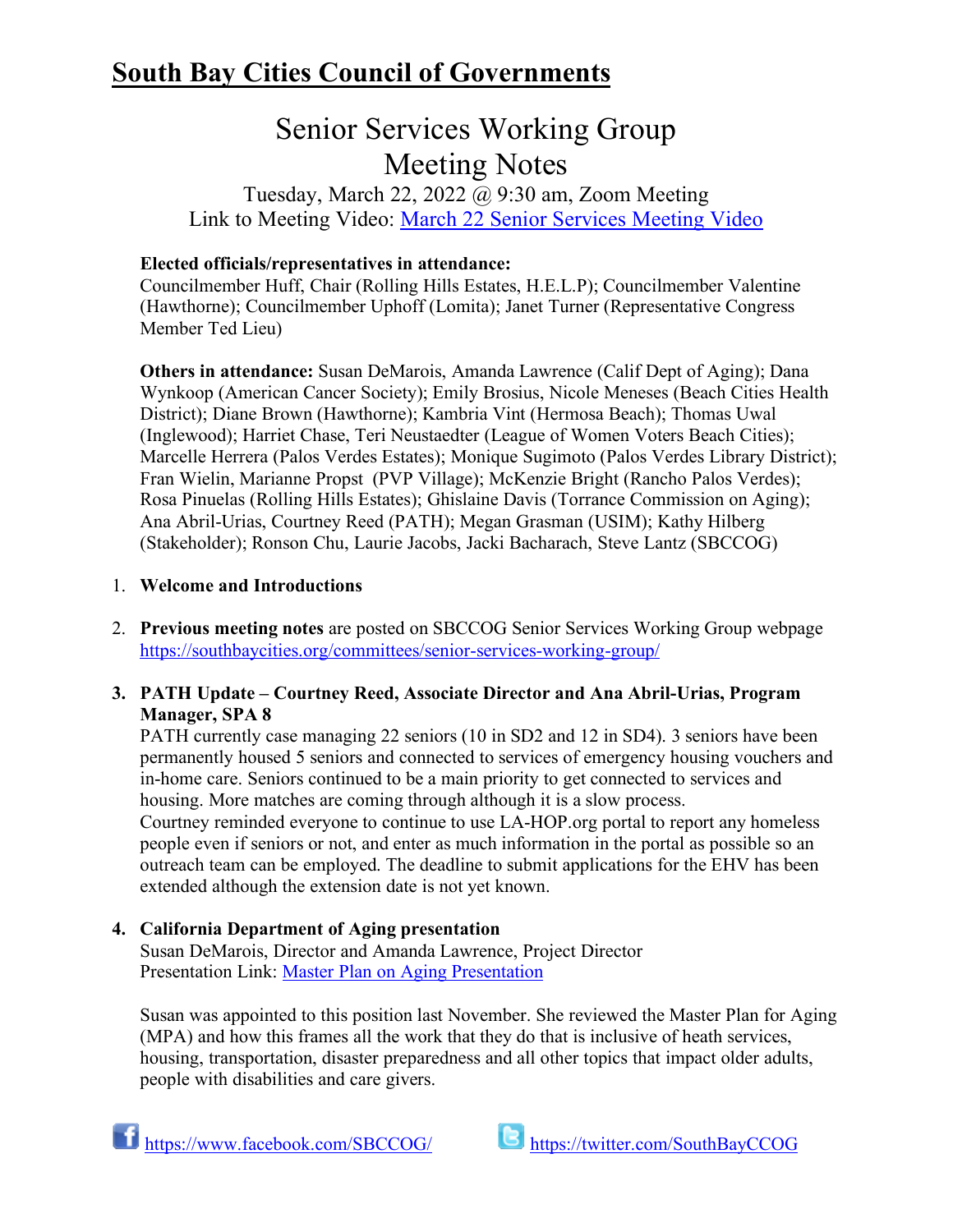The MPA, a 10-year blueprint for California, has five bold goals for 2030: Goal 1: Housing for All Ages and Stages Goal 2: Health Reimagined Goal 3: Inclusion and Equity, Not Isolation Goal 4: Caregiving that Works Goal 5: Affordable Aging

Susan reviewed some of the priorities of the MPA. There is activity in all 5 goal areas with tremendous resources, funding, and initiatives currently being devoted to Goal 4 as one of the top priorities.

One of the first outcomes of the MPA was that California jointed AARPs network of Age-Friendly states having received this designation just under a year ago. 60 communities in California have already embarked on local age-friendly initiatives.

Review the power point presentation and/or the video recording for all specifics on this plan, the MPA Local Playbook, and taking action to build California Communities for All Ages. A Data Dashboard for Aging is being built to assist communities in working on age-friendly planning. Susan encouraged all to subscribe to their newsletter to stay updated and informed.

Sign up for the Together We Engage newsletter for MPA updates: [California Dept of Aging](https://aging.us4.list-manage.com/subscribe?id=173d0260aa&u=885fd0fb81501c74e82ac45b1)

#### **Questions**

Q Councilmember Olivia Valentine asked about Goal 3 Inclusion and Equity, Not Isolation; seniors have changed, specifically retiring at older ages than in the past so would like to see information on older seniors included in work to continuing to contribute to their communities.

A: Susan agreed. Combatting isolation does include plans of employment and volunteer opportunities for adults over the age previously considered retirement age. This is addressed in item C in Goal 3.

Q: Marcelle Herrera had a question about more state support for family care givers for older adults

A: There are paid and unpaid caregiving. Currently the majority of older adult care giving is unpaid so recognition with funding augmentations have been added as a priority in the MPA to support the care givers.

Q: Marcelle Herrera also requested the age groups in surveys be expanded to breakdown to more specific ages other than just 65+.

Q Harriet Chase mentioned the challenges of having a designated person to oversee city planning to be an age-friendly city so she suggests there needs to be a funded facilitator to help develop the program. City budgets do not allow for this.

A: Susan acknowledges this is a leadership issue that needs to be addressed. Governor Newsom included the position of a Senior Advisor on Aging, Disability, and Alzheimer om the Governors office. This position is needed on the local level, so Susan suggested ways to get grants for a consultant or facilitator in this role.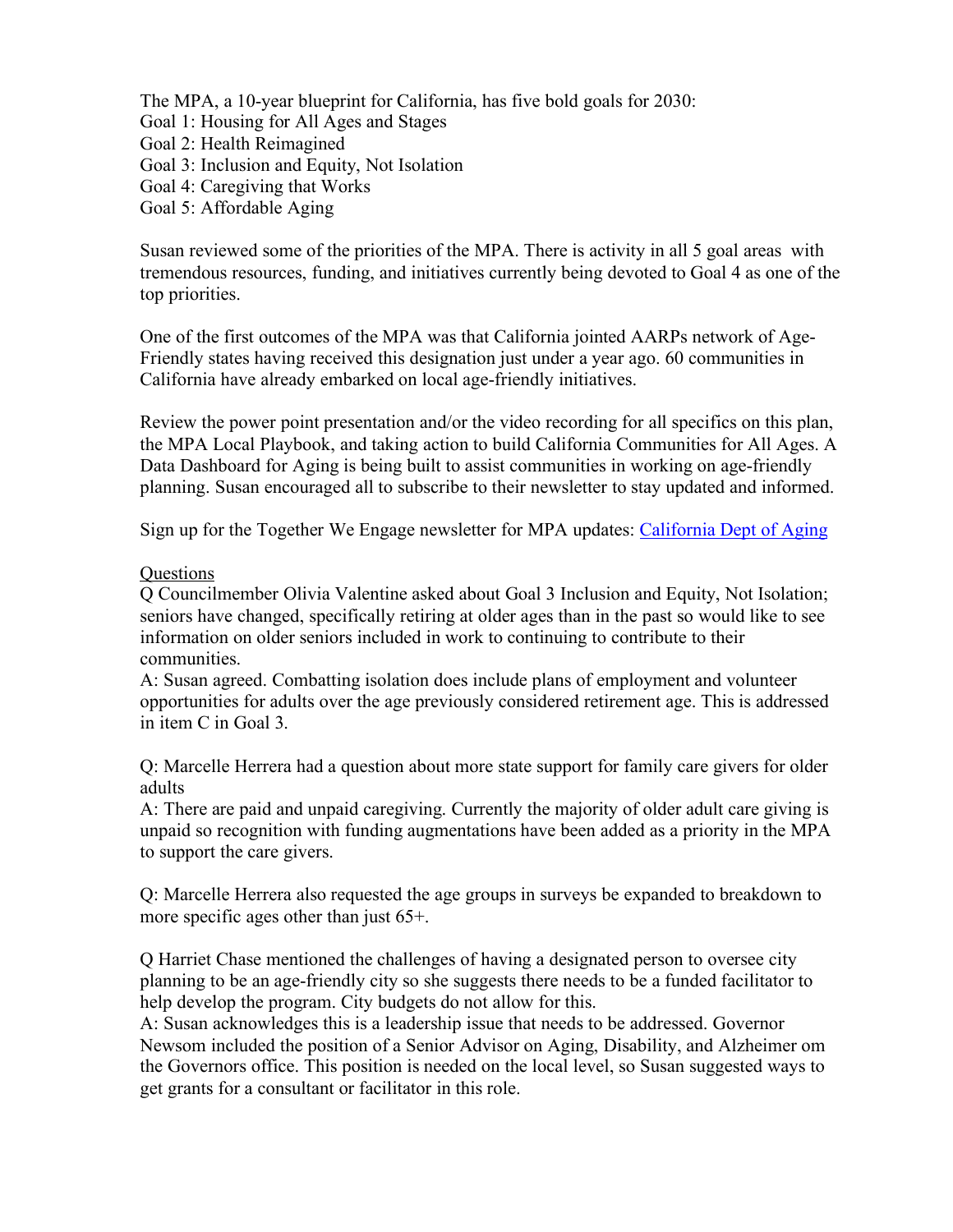Q: Ronson Chu asked about how other areas organized to tackle building a Master Plan for Aging in their regional communities.

A: Susan said this is an emerging area of focus so there are many different methods. It must be strength based. In some communities, City Councils have been very active, in other areas the County might be organized towards this goal to provide dedicated staffing to oversee adult services, funding, and resources. It looks different in each community. One funding source Susan pointed to Aging and Disability Resource Connection (ADRC) network. Link [ADRC](https://www.aging.ca.gov/Providers_and_Partners/Aging_and_Disability_Resource_Connection/)

Q: Councilmember Britt spoke a bit about the area of concern about supportive care givers. Many middle-income families or upper-middle income families are suffering from needs of in-home care which is very costly. She asked that these needs to be relayed to the Governor. A: About 60% of families fall in between eligibility of in-home care funding resources. This is a priority of this administration in Goal 5 of the MPA and Susan elaborated on several ideas being studied to possibly create a universal benefit.

#### **5. Community Outreach Presentation on Cancer Prevention**

Dana Wynkoop, Development Manager, American Cancer Society (ACS) Dana's contact information: 424-702-4096, dana.wynkoop@cancer.org <https://www.cancer.org/>

Dana runs both the San Pedro and Beach Cities Relay for Life which are cancer research fundraiser events in the south bay.

Relay for Life is a walkathon to increase cancer awareness while raising funds for the American Cancer Society's patient service programs, cancer research, advocacy, and community education. Teams formed by local businesses, community groups, friends, and families raise funds before the event.

- San Pedro Relay For Life Saturday, May 21, 2022 @ Christ Lutheran Church & School - 28850 S. Western Avenue, San Pedro [www.RelayForLife.org/](http://www.relayforlife.org/)
- Beach Cities Relay For Life Saturday, August 27th, 2022 @ Alta Vista Park in Redondo Beach California [www.RelayForLife.org/](http://www.relayforlife.org/)

Dana presented information on cancer prevention with a focus on skin cancer which is the most common cancer. Skin cancer is almost entirely preventable as opposed to other cancers. The biggest culprit is too much skin exposure although there still must be a balance as sunlight does help with vitamin D levels. Use sun block and wear sunglasses when outdoors. People should get screened at least once a year. Dana also reviewed how one can recognize possible signs of skin cancer along with various treatments once diagnosed.

#### Q: Britt Huff asked about cancer reoccurrences

A: Dana replied that all cancers have strong possibilities of reoccurrences however skin cancer can get caught early because of visible signs. Once skin cancer is completely removed it will not occur again.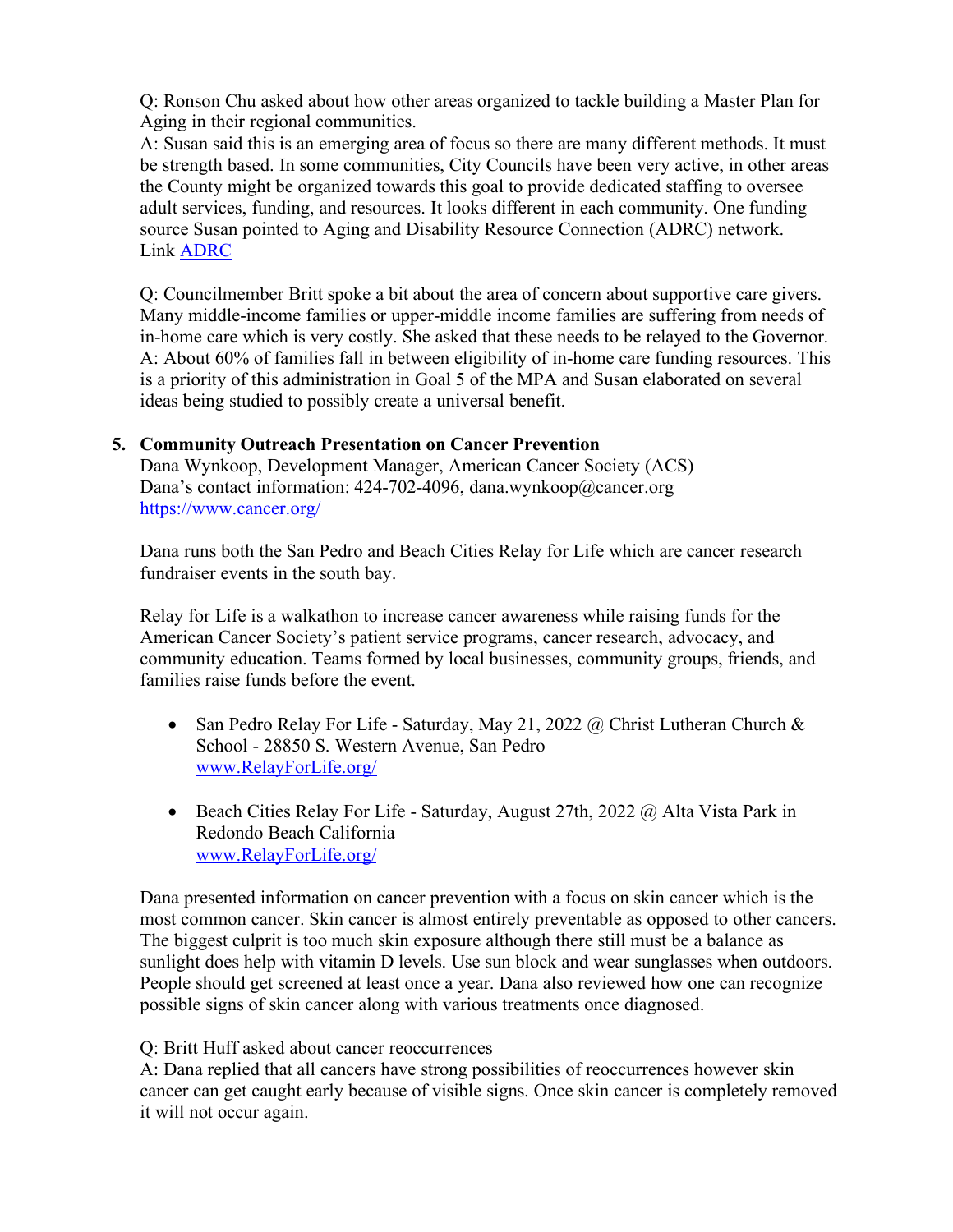Q: Ronson asked if there were resources for seniors for cancer preventative screening. A: The American Cancer Society has a 24-hour hotline (800-227-2345) to help people get connected to local screening and other cancer resources. In addition, there is a "Road to Recovery" program to provide free transportation to treatments as well as places to stay free of charge during treatments (partner with hotels). [Link to Road to Recovery](https://www.cancer.org/treatment/support-programs-and-services/road-to-recovery.html#:%7E:text=The%20American%20Cancer%20Society%20Road%20To%20Recovery%20program,to%20drive%20themselves.%20How%20does%20the%20program%20work%3F)

Q: Laurie asked if someone should go directly to a dermatologist and where is there free skin cancer screening.

A: Dana said probably best to go first to primary physician who can then determine if going to a dermatologist is needed. There are free clinics but not necessarily locations for free screening.

Q: Harriet Chase asked about more about reoccurrences of specific cancers if the PSA test shows cancer free.

A: Dana responded this something to review with your doctor. The cancer could have come back and/or spread. Being diligent to recognize possible cancer is most important.

Q: Laurie asked about some insurance not covering preventative measures, that you must first have symptoms.

A: Dana advises the ACS is lobbying for insurance to cover screenings. One recent win was insurance must cover a second test of colon cancer.

Q: How does the "Road to Recovery" program work, does someone just call the number? A: Yes, and there are no income restrictions.

#### **Update from Legislative Offices**

#### **Janet Turner (Representative Congressmember Lieu)**

Janet advises the Congressman joined with Senator Padilla introducing a bill called "Housing for All" which includes a whole section called "Supportive Housing for the Elderly" that includes \$15 million for technical assistance to support state level efforts to improve and design delivery of voluntary supportive services and \$125 million for the secretary to oversee and administer the implementation. Janet will advise the bill number.

Congressman Lieu is a co-sponsor of another bill (HR5723) called "Social Security 2100, A Sacred Trust" which includes provision of a social security benefit bump for current and new beneficiaries that is equivalent to about 2% of the average benefit. It repeals the WPE and GPO that penalize many public servants. It sets the new minimum benefit at 25% above the poverty line to ensure that the minimum benefit does not ever fall behind. It extends the depletion date when a 20% cut to benefits would have to occur in 2038 which will give Congress more time to ensure long term solvency and it applies payroll tax to wage earners who make above \$400K.

Janet advises her office is always available to help with any issues related to Medicare and social security or anything related to a federal agency.

#### **6. SBCCOG updates, Jacki Bacharach**

Jacki announced this Thursday is the SBCCOG's 22nd annual General Assembly (GA). We usually get about 350 people to this free event. This is the first GA where there will be all private sector speakers. Drew Boyles, the Mayor of El Segundo, will be monitoring two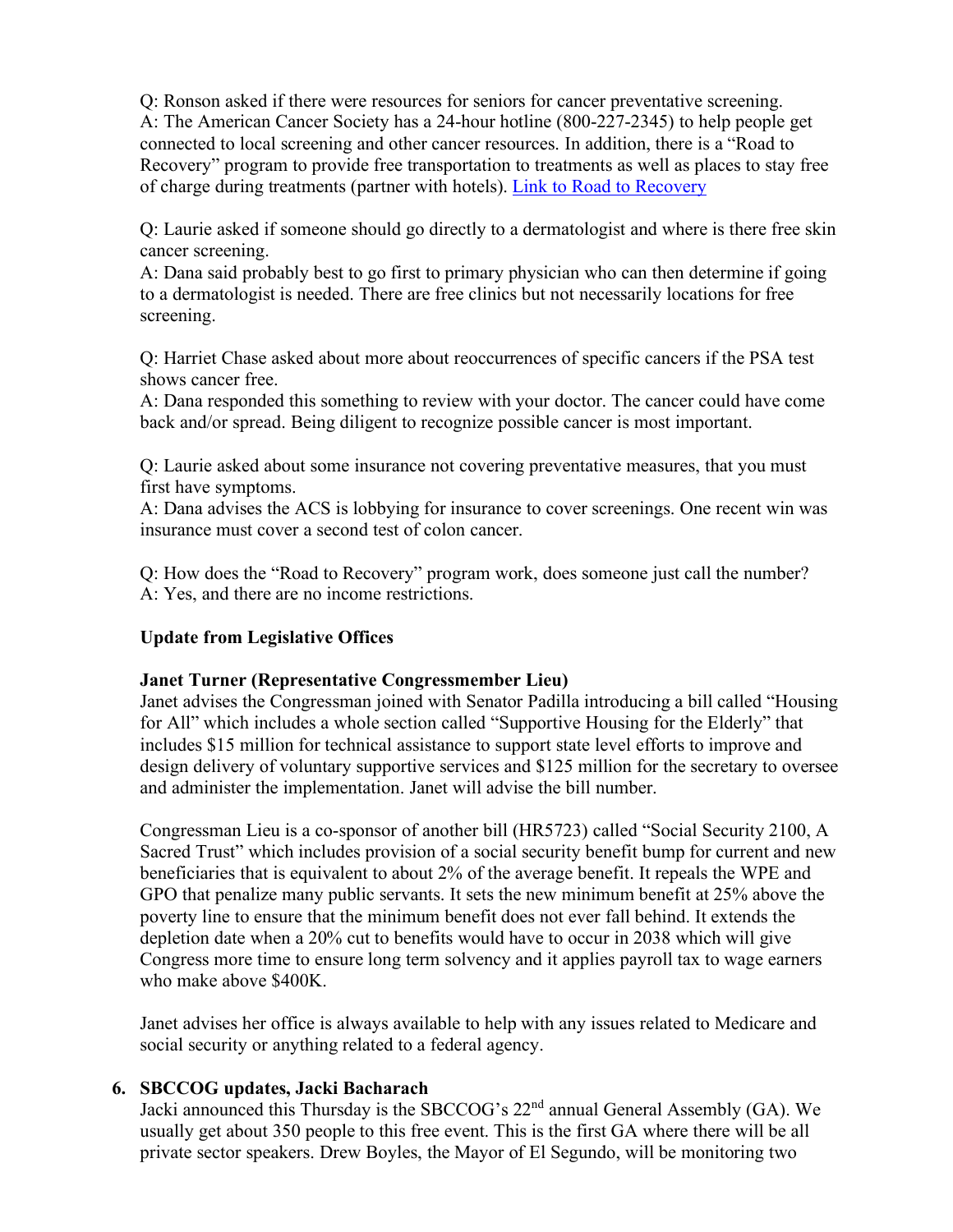panels; one is on community of innovation with young entrepreneurs and the second panel will focus on aerospace and what that means to the south bay. After lunch and the announcement of the photo contest winner for "why I love the south bay", the CEO of Beyond Meat will talk about they have created and how it will serve not only the future but also climate change. Early attendance is encouraged to attend the exhibitor hall. The free event will be at the Carson Civic Center and includes a continental breakfast and lunch.

We are now starting to go to in-person events and are looking for volunteers to join outreach events and to help with in-house data work. We value our volunteers. We also are available to table at any upcoming events to cover a variety of topics such as environmental services, homelessness services and other SBCCOG services.

We had a California legislative victory yesterday and we hope you will join in us in support. We put in two bills this year which is new to us.

Jacki explained about the need for local elective vehicles which will be an asset to free up some of the congestion. We created a local travel network which we are now in the process of implementing which will provide signed streets to warn drives to watch out for these slower vehicles. The new legislation is to provide a couple of things: Bill AB2432 by Maratsuchi provides for neighborhood electric vehicles (NEV) signage on our streets and the other bill by Assemblyman Gipson AB2074 will provide rebates for micro mobility vehicles with a 30% rebate up to \$3,000. There are organizations marketing this to seniors and people with disabilities. These are ways seniors can still keep their independence at a slower speed.

AB2074 passed the Assembly Transportation Committee with no opposition so is moving on to Assembly Appropriation. Our website provides a sample template letter of support which we would like you all to sign and send from your organization to help promote for the entire community.

Link to template: [Legislative Advocacy](https://southbaycities.org/programs/advocacy/)

#### **7. Senior Services Updates – Discussion: round-robin member updates**

- Brit Huff introduced one of her City Staff Rosa Pinuelas, new Community Services Supervisor for Rolling Hills Estates
- Thomas Uwal provided an update on Inglewood applications Age-Friendly Status and for the AARP Grant Challenge. So far, no work has been done on the Age-Friendly other than the application due to lack of resources to proceed. They really need help with this process. The grant applications are for 1) Applied for seating and shade at a nearby park to be used for events such as cooking classes and 2) Applied for ADA accessibility at the Locust Street side of the Inglewood Civic Center.
- Ronson mentioned that three south bay cities have shown moving in the direction to be an Age-Friendly city: Inglewood, El Segundo, and Hermosa Beach. We need to look for funding resources for a consultant or other help for this complex process. Jacki mentioned the SBCCOG could help if funding can be sourced.
- Fran Wielin announced they are looking for either a part time or full time Executive Director for the PVP Village. Link to job opening description: **Job Description**
- Marcelle Herrera announced she is retiring in May from the City of Palos Verdes Estates, so they are looking to fill her position as Community Relations Officer. We wish Marcelle best of luck for the future and appreciate all her hard work for the past 10 years. Link to job description: [Job Description](https://www.governmentjobs.com/careers/pvestates)